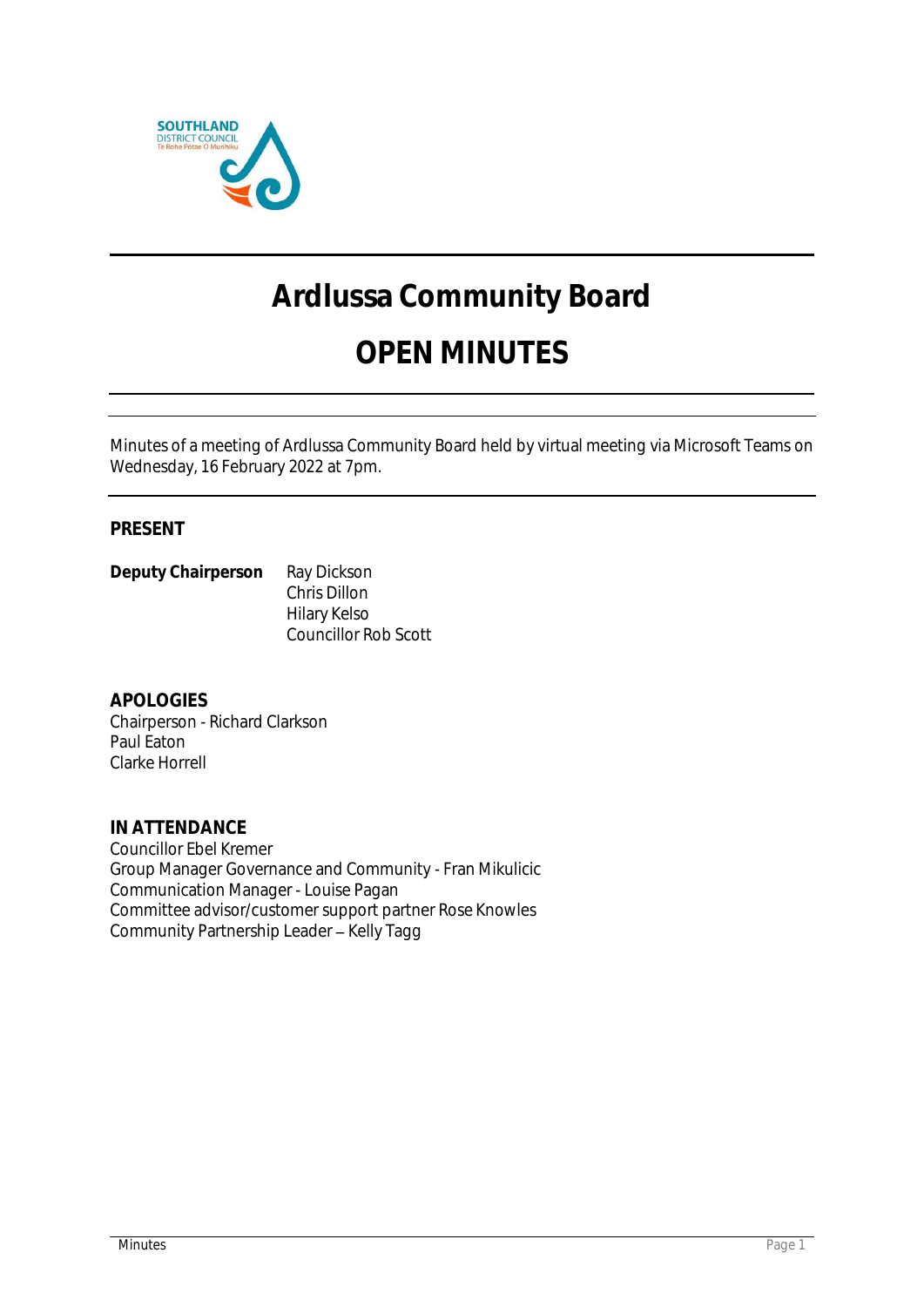

### **1 Apologies**

There were apologies from Richard Clarkson, Clarke Horrell and Paul Eaton.

Moved Hilary Kelso seconded Councillor Scott **and resolved:**

**That the Ardlussa Community Board accept the apologies.**

**2 Leave of absence** 

There were no requests for leave of absence.

**3 Conflict of interest**

There were no conflicts of interest declared.

- **4 Public forum**
	- 1. Brent Affleck, senior ranger, heritage and visitor from Department of Conservation addressed the meeting and answered questions regarding the issues with the bridges and tracks at Piano Flat. He updated the board on the timeframes for bridge replacement and undertook to report back to the board on their queries about bridges being posted as closed and tracks that urgently required maintenance.
	- 2. Alice Blacktopp and Janine Marshall from the Riversdale community pool committee updated the board on pool key sales and usage since the new heat pump has been installed. They also discussed the results of the community engagement that had recently been undertaken by the board in relation to the setting of a pool rate for the area.
- **5 Extraordinary/urgent items**

There were no extraordinary/urgent items.

**6 Confirmation of minutes**

There was discussion on the minutes of the previous meeting. Members of the Board moved the following motions in relation to the minutes.

**Moved Hilary Kelso, seconded Councillor Scott the following motion:**

That the Ardlussa Community Board not accept the minutes as a true and accurate record of the meeting because of the Council's procedure for recording minutes.

**The motion was put and declared CARRIED.**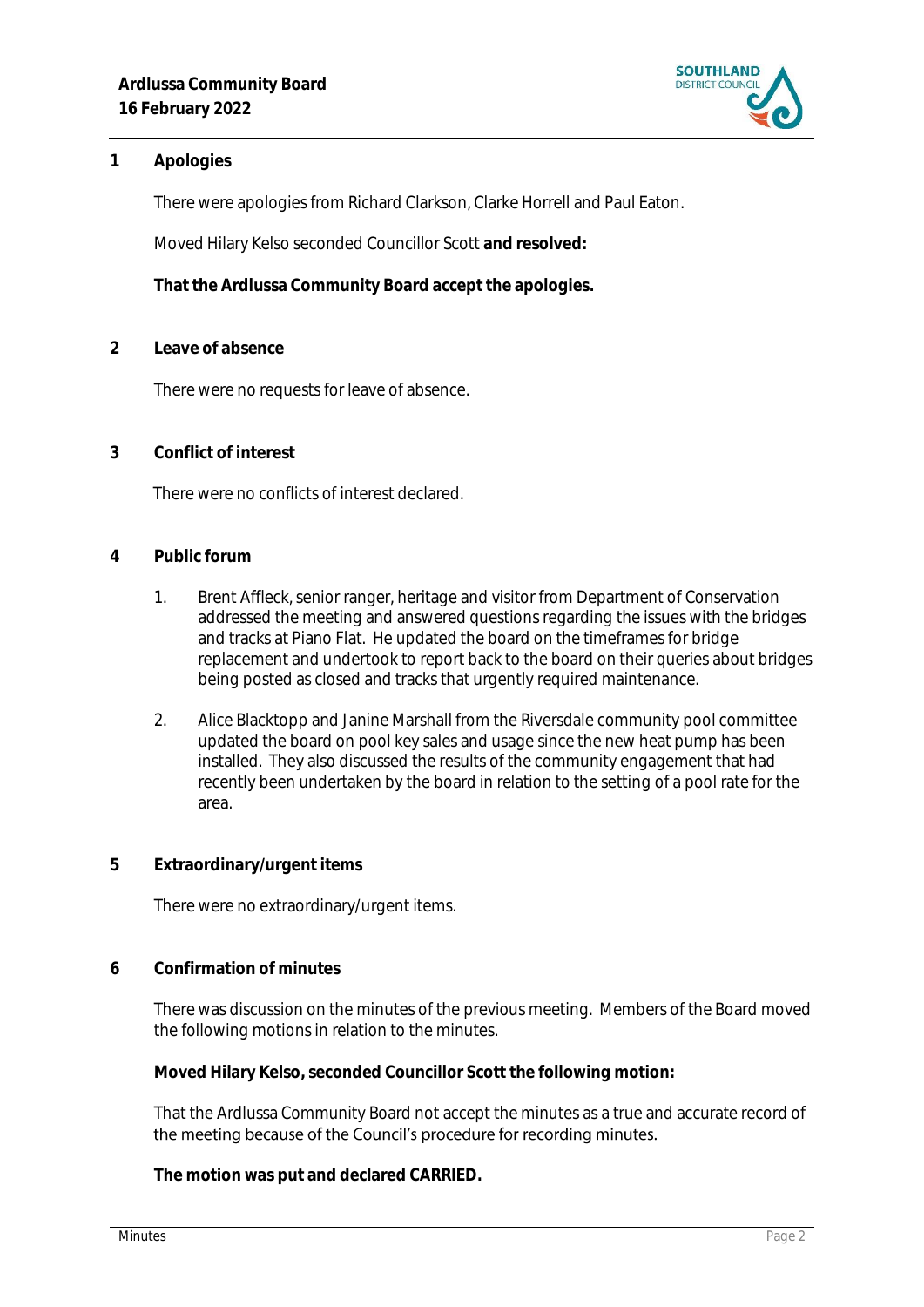

**Moved Councillor Scott, seconded Chris Dillon the following motion.**

That the Ardlussa Community Board request that Council provides feedback on the process for accurate minutes and provide feedback to the next Ardlussa Community Board meeting.

**The motion was put and declared CARRIED.**

**Moved Deputy Chairperson Ray Dickson, seconded Chris Dillon and resolved:**

That the Ardlussa Community Board members request that the minutes lie on the table until the next meeting.

**The motion was put and declared CARRIED.**

**Final Resolution**

**That the Ardlussa Community Board:**

- **a) not accept the minutes as a true and accurate record of the meeting because of**  the Council's procedure for recording minutes.
- **b) request that Council provides feedback on the process for accurate minutes and provide feedback to the next Ardlussa Community Board meeting.**
- **c) members request that the minutes lie on the table until the next meeting.**

#### **Reports**

#### **7.4 Ardlussa swimming pool rate consultation**

**Record No: R/22/2/3352**

Community partnership leader - Kelly Tagg and Finance development co-ordinator - Nicole Taylor were in attendance for this item.

Officers advised that the purpose of the report was to advise the board of the results of the recent community consultation that took place in relation to the possible implementation of a new swimming pool rate for the Ardlussa Community Board area.

Members discussed and agreed that after the update from the Riversdale pool committee that the report lie on the table until the members have a workshop on the report followed by a formal meeting to the boards 9 March 2022 meeting.

#### **Resolution**

Moved Cr Scott, seconded Deputy Chairperson Dickson **and resolved:**

**That the report lie on the table until the boards 9 March 2022 meeting.**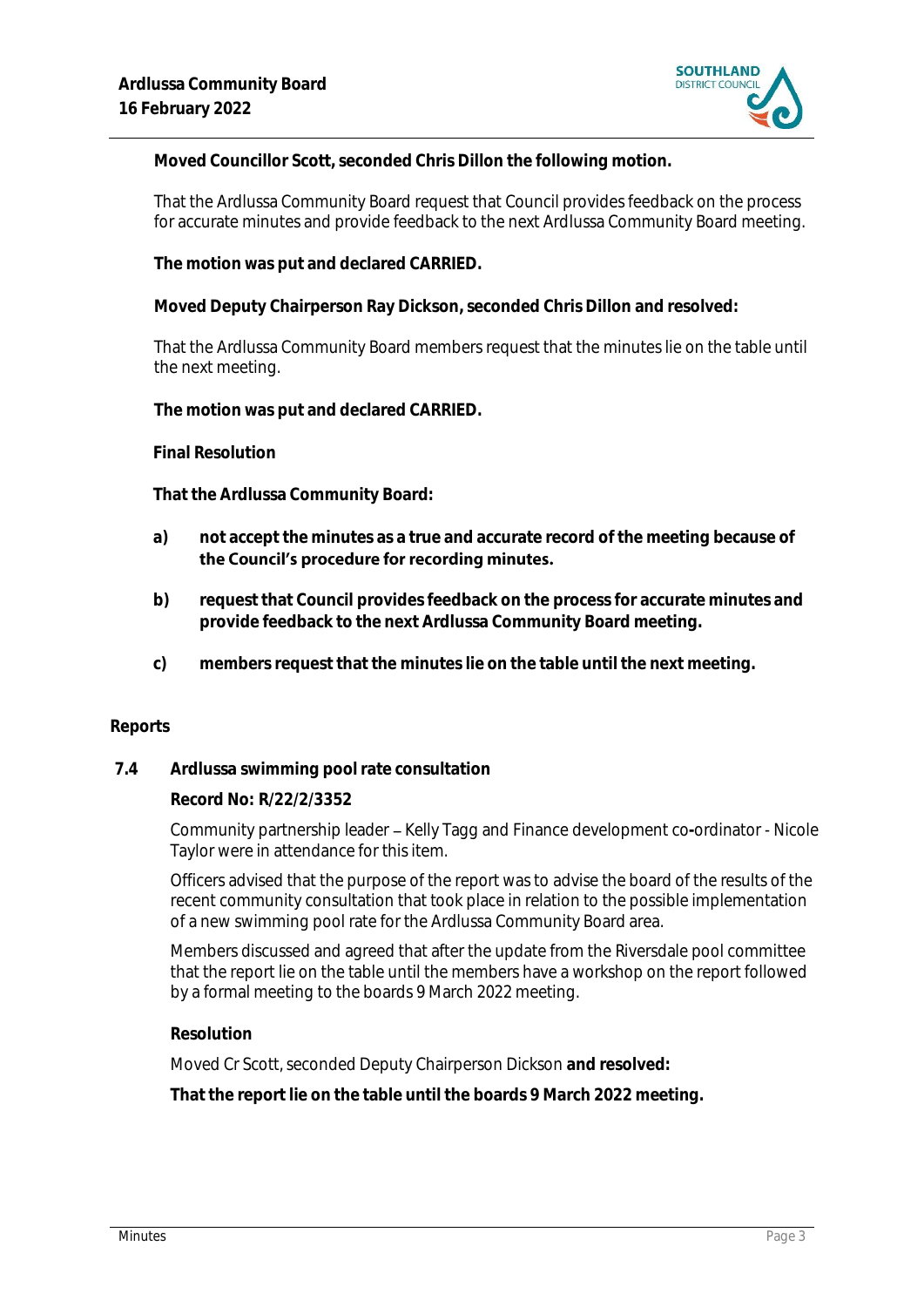

**7.1 Operational Report for Ardlussa Community Board**

**Record No: R/21/12/64041**

Community partnership leader - Kelly Tagg was in attendance for this item.

Mrs Tagg informed the board on the operational activities in the Ardlussa Community Board area.

**Resolution**

Moved Councillor Scott, seconded Hilary Kelso **and resolved:**

**That the Ardlussa Community Board:**

Receives the report titled "Operational Report for Ardlussa Community Board" **a) dated 3 February 2022.**

# **7.2 Community leadership report**

**Record No: R/22/1/1694**

Community partnership leader – Kelly Tagg was in attendance for this item.

Mrs Tagg advised of the community leadership activities in the area which included:

- Community service awards
- Change from local funding to District funding for storm water services
- Community board roles and responsibilities
- Annual plan

#### **Resolution**

Moved Deputy Chairperson Dickson, seconded Chris Dillon **and resolved:**

**That the Ardlussa Community Board:**

### a) **receives the report titled "Community leadership report" dated 3 February 2022.**

# **7.3 Fluoridation of drinking water**

**Record No: R/22/2/3350**

Community partnership leader – Kelly Tagg was in attendance for this item.

Councillor Kremer advised the meeting that the implementation planning for the Fluoridation of Drinking Water, Health amendment Act 2021 is a Ministry of Health and the Southern District Health Board project.

#### **Resolution**

Moved Hilary Kelso, seconded Cr Scott **and resolved:**

**That the Ardlussa Community Board:**

a) **receives the report titled "Fluoridation of drinking water" dated 9 February 2022.**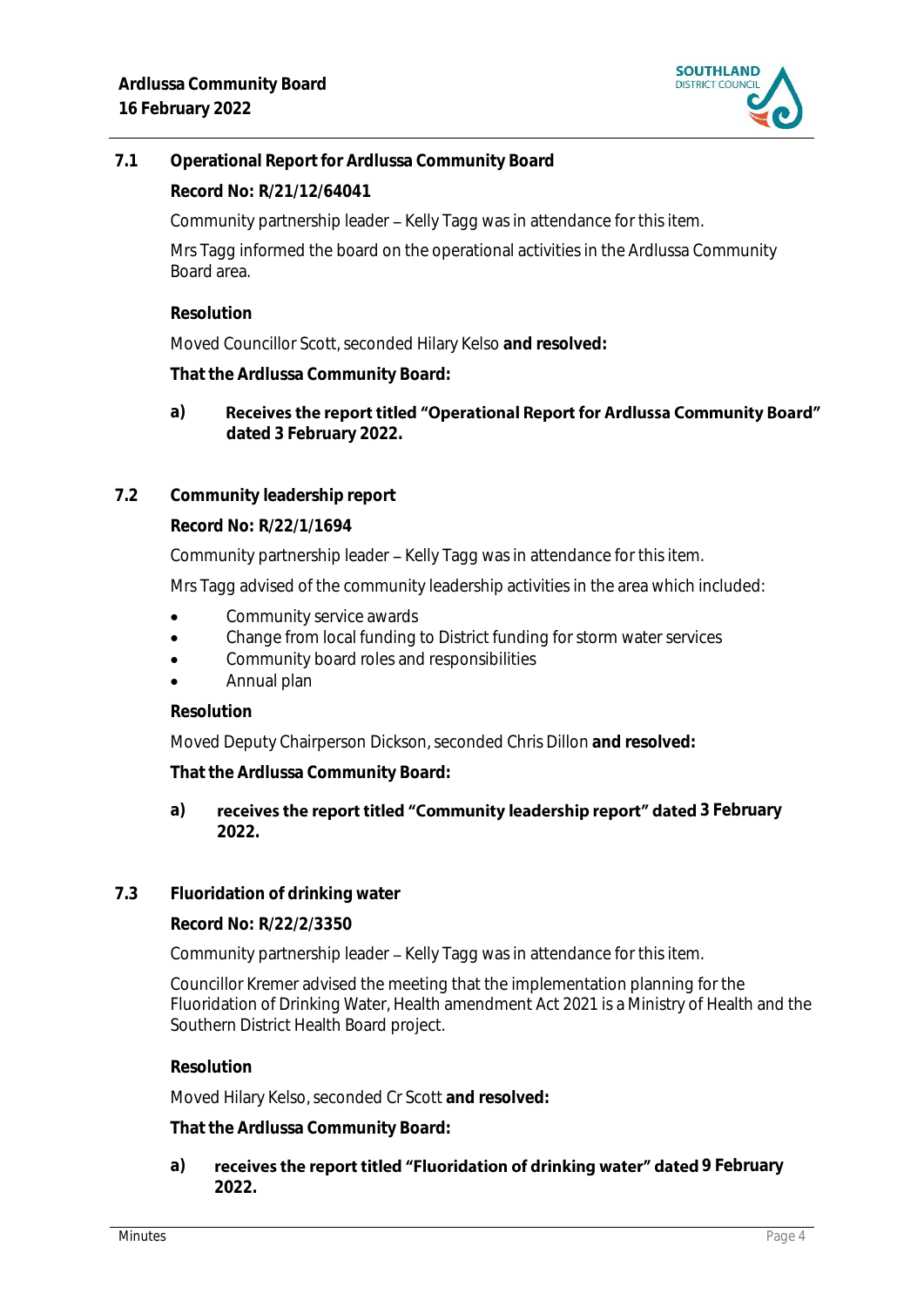

#### **7.5 Council report**

**Record No: R/22/1/1359**

Councillor Scott took the Board through the Council report and advised the board of the following issues:

- Discussions with Environment Southland re gravel build up at Waikaia river
- Local Government reform workshops
- Quotable Values Valuations
- Building consents

#### **Resolution**

Moved Cr Scott, seconded Deputy Chairperson Dickson **and resolved:**

**That the Ardlussa Community Board:**

#### **a)** Receives the report titled "Council report" dated 11 February 2022.

**7.6 Chairperson's report**

**Record No: R/22/1/965**

Deputy Chairman Ray Dickson updated the members on activities that the Board had been involved with since the last meeting which included:

- All candidates for the Community service awards accepted the awards
- A copy of email correspondence from Nick Hamlin, group manager programme delivery, relating to the Ardlussa recreational opportunities project was tabled.

The correspondence related to the "investigate recreational facilities" in Ardlussa project in the 2021-2031 long term plan whereby \$30,000 had been budgeted to procure a report about the recreational opportunities in the Ardlussa area. The board has previously indicated they were not supportive of this project and had asked that the project be withdrawn.

The correspondence stated that "...we will put a hold on this piece of work, a contract hasn't been awarded and we will need to work through with the successful tenderer what other work may be available to them with us."

Mr Hamlin in his correspondence with the board that he advised this work will not be going ahead.

#### **Resolution**

Moved Hilary Kelso, seconded Deputy Chairperson Dickson **and resolved:**

**That the Ardlussa Community Board:**

- a) **receives the report titled "Chairperson's report" dated 3 February 2022.**
- b) **receives the email correspondence "Ardlussa** recreational opportunities project" and notes that this project will not be proceeding.